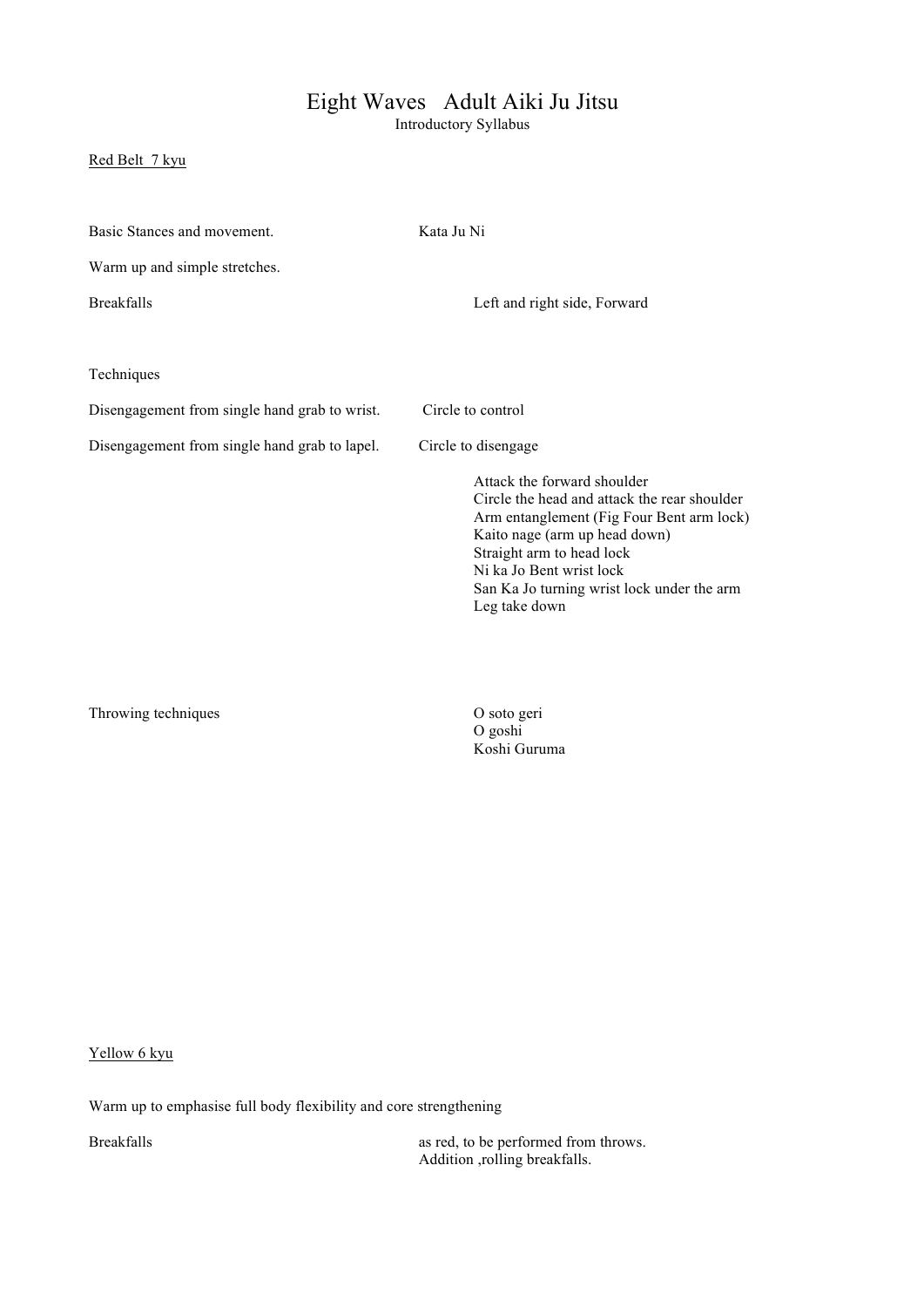Techniques

Disengagement from double hand grab

Disengagment from double lapel grab As Red. Include atemi and appropriate locks on the ground Straight arm to head Half wing arm lock Fig four arm lock Straight arm push away Naked strangle Arm pin to ground Straight arm and shoulder lock Crossed leg lock Throwing techniques Half Shoulder throw (ippon seonage) Lifting sleeve throw Atemi Appropriate targets Ears Throat Groin Knee Eyes

1<sup>st</sup> principle harmony exercises Guiding and following, partner exercises

Orange 5 kyu

Warm ups including strengthening exercises, static for muscular endurance and explosive to generate speed and power.

Stretches to promote suppleness in all the body

Breakfalls Back Break fall Rolling breakfalls to feet

Techniques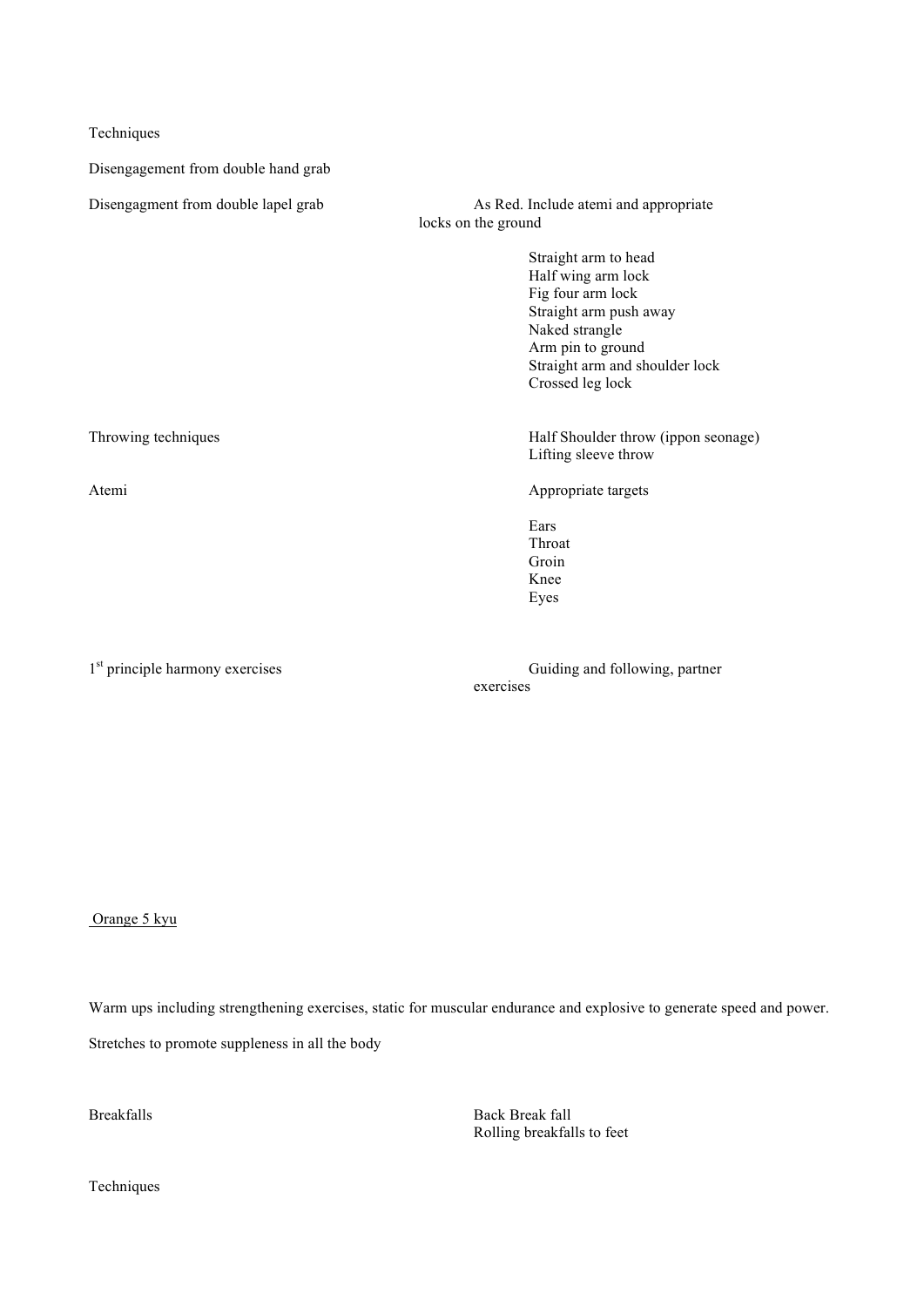Blocking and/or evasion of grab and punch All techniques from previous belts can be used.

All techniques must be shown right and left side.

Throwing Shoulder throws. Half and full.

Basic Strikes using open hand, Slap, palm heel, hammer fist/Front, round, side.

Tai otshi Harai Goshi

Basic kicks. Front (mae geri) Round (mo washi geri) Side (Yoko Geri) Hokku (hook Kick)

## Intermediate Syllabus

## Green 4 kyu

Warm up to include partner stretching exercises for added resistance and plyometrics

Breakfalls Excellence in all previous forms expected by this level

techniques

Evasion/blocking of straight punch to the stomach. Evasion/blocking of round punch to the head.

Atemi. Knowledge of vital points to be demonstrated. Striking surfaces, kicks, open hand strikes, knees, elbows.

Throws. Sweeps and trips. O soto geri, Ko Soto geri Hiza guruma O guruma

Locks Straight arm lock fig 4, Bent arm fig 4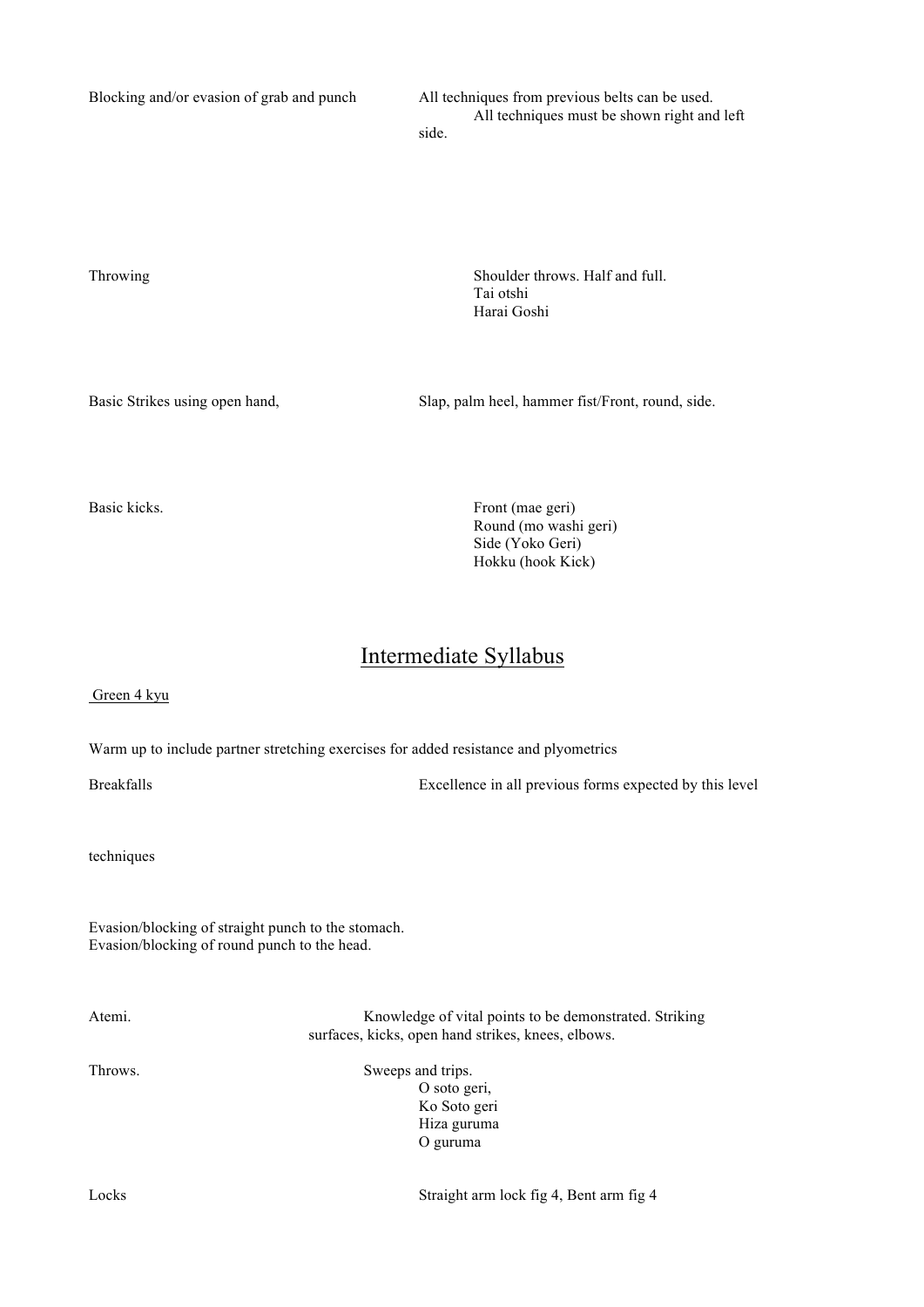| Leg locks fig 4, arm to leg, leg to leg |  |  |  |  |
|-----------------------------------------|--|--|--|--|
|                                         |  |  |  |  |

| Harmony exercise 2                    | Harmony to be performed with throw on completion                                                               |  |  |  |
|---------------------------------------|----------------------------------------------------------------------------------------------------------------|--|--|--|
| Weapons basic                         | Jo 1-10                                                                                                        |  |  |  |
|                                       |                                                                                                                |  |  |  |
|                                       |                                                                                                                |  |  |  |
|                                       |                                                                                                                |  |  |  |
| Purple 3 kyu                          |                                                                                                                |  |  |  |
| Emphasis on integration of techniques |                                                                                                                |  |  |  |
|                                       | Body maintenance. Student expected to show knowledge of basic physiognomy and maintenance including nutrition. |  |  |  |
| Techniques.                           |                                                                                                                |  |  |  |
| Disengagement from rear attacks       | Include atemi                                                                                                  |  |  |  |
| Throws                                | scooping throws, leg takedowns                                                                                 |  |  |  |
| Locks                                 | Chokes and strangles standing and prone<br>Naked strangle, half wing, guillotine.                              |  |  |  |
| Weapons Intermediate                  | Jo 10-22                                                                                                       |  |  |  |
|                                       | Katana eight basic cuts                                                                                        |  |  |  |

Threat recognition, de escalation and philosophy of self defence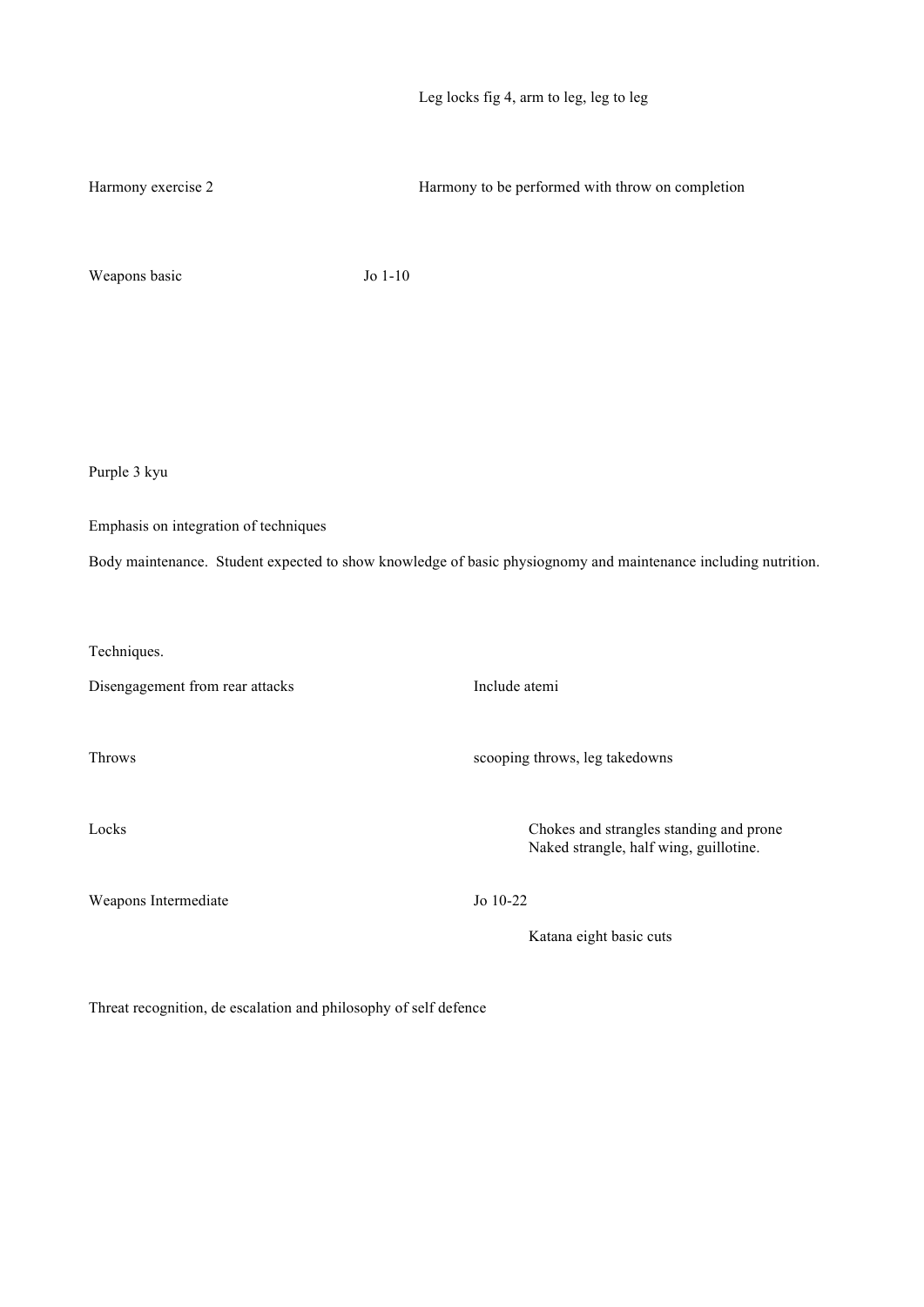Adult Syllabus Advanced

Blue 2 kyu

Emphasis here is on multiple attacks and defence against weapons

Body maintenance

Students expected to be supplementing fitness with training outside of the dojo

Techniques

Strategies for defence against multiple attacks.

Defence against knife, bottle, stick

Weapons

Katana techniques. Two person routine, straight attack to stomach, Straight attack to head, round attack to neck.

Jo Randori